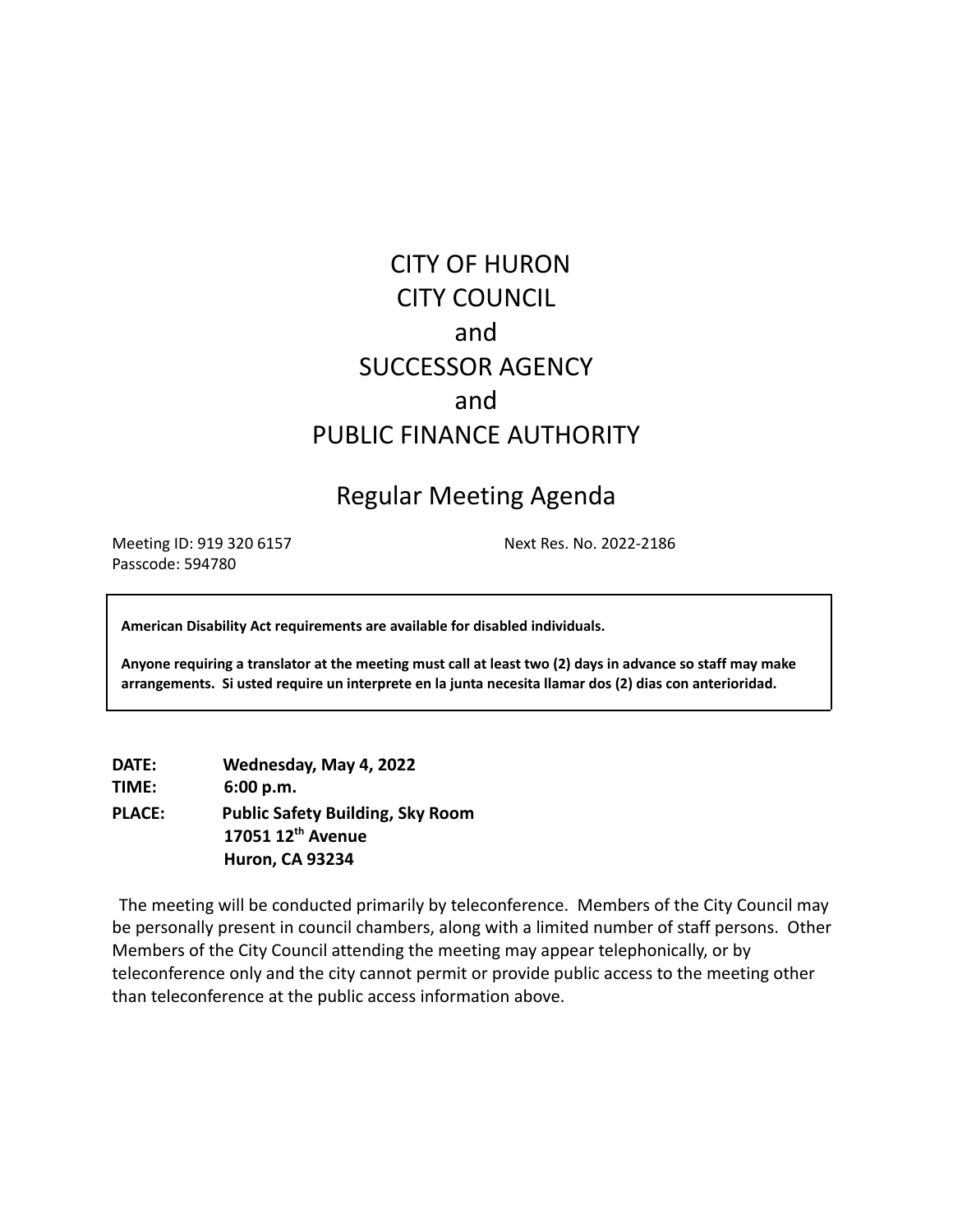### **I. CALL TO ORDER/WELCOME:**

- A. Roll Call: Mayor Leon, Mayor Pro-Tem Pimentel, Councilmember Plasencia, Councilmember Morales
- B. Flag Salute: Mayor Leon

## II. **REPORT FROM EXECUTIVE SESSION:** None.

### **III. CONFIRMATION OF AGENDA:**

(Materials related to an item on this Agenda submitted to the City Council after distribution of the agenda packet are available for public inspection in the City Clerk's Office at 36311 Lassen Avenue during normal business hours.)

### IV. **PRESENTATIONS**: None

### V. **CONSENT CALENDAR:**

THESE MATTERS ARE ROUTINE IN NATURE AND WILL BE ENACTED WITH ONE VOTE. (There will be no separate discussion for these items unless requested, in which case, the item will be removed from the Consent Calendar for separate action. Prior to action on the Consent Calendar, the public will be given the opportunity to comment on any consent calendar item.)

A. Adoption of Minutes of Regular Council Meeting of 4-20-2022

### **VI. ADMINISTRATION:**

Public Hearing, Cont'd:

**A.** \*Subject: Consideration and Necessary Action on Resolution Adopting Huron Reclamation Area Expansion Project IS/Mitigated Negative Declaration **– Alfonso Manrique, City Engineer**

> Attachments: Staff Report/Resolution No. 2022-2182 Fiscal Impact: Undetermined Recommendation: Council to Hold Public Hearing and Allow Public Input and Adopt Resolution

Public Hearing:

B. \*Subject: Consideration and Necessary Action on Review and Approval of 16-CDBG-11141 Accomplishments **- Alfonso Manrique, City Engineer**

> Attachments: Staff Report Fiscal Impact: None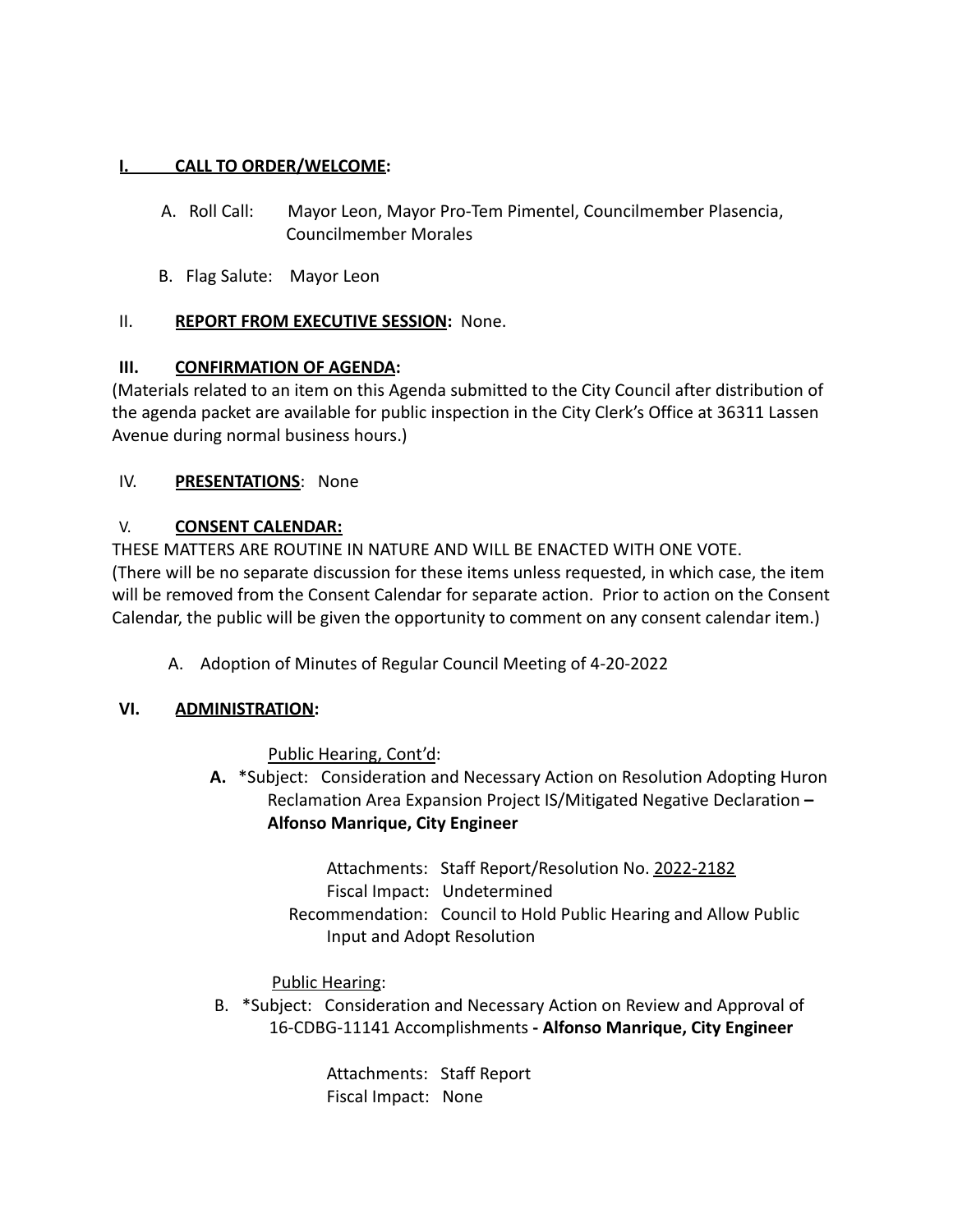Recommendation: Council to Hold Public Hearing

Public Hearing:

C.\*Subject: Consideration and Necessary Action on Adoption of Resolution to Approve a Parcel Split located at 36010 Lassen Avenue, APN: 075-110-16S **- Alfonso Manrique, City Engineer**

> Attachments: Staff Report/Res No. 2022-2183 Fiscal Impact: None Recommendation: Council to adopt Resolution

D. \*Subject: Consideration and Necessary Action to Authorize City Manager to File and Record with the County of Fresno a Notice of Completion for the Domestic Violence Shelter Project **- Alfonso Manrique, City Engineer**

> Attachments: Staff Report Fiscal Impact: None Recommendation: Council to Authorize City Manager to File and Record Notice of Completion

E. \*Subject: Consideration and Necessary Action to Authorize City Manager to File and Record with the County of Fresno a Notice of Completion for the Effluent Storage Pond Lining Project **- Alfonso Manrique, City Engineer**

> Attachments: Staff Report Fiscal Impact: None Recommendation: Council to Authorize City Manager to File and Record Notice of Completion

#### **VII. PUBLIC PRESENTATIONS:**

PERSONS WISHING TO ADDRESS THE COUNCIL ON ITEMS WITHIN ITS JURISDICTION, BUT NOT ON THIS AGENDA MAY DO SO NOW.

Note: This section of the agenda allows members of the public to address the City Council on any item not otherwise on the agenda. (Any member of the public may comment on any matter on the agenda at the time that item is called.) In accordance with State Open Meeting Laws, no action will be taken by the City Council this evening and Council cannot engage in a dialog on the items presented. Items presented may be referred to staff for follow up and a report. **Comments are limited to five (5) minutes.)**

#### Members of the public, when recognized by the Mayor, should come forward to the lectern, identify themselves by name and address.

- **VIII. CHIEF OF POLICE ACTIVITY REPORT:**
- **IX. PUBLIC WORKS' DEPARTMENT ACTIVITY REPORT:**
- **X. FINANCE DIRECTOR'S REPORT:**